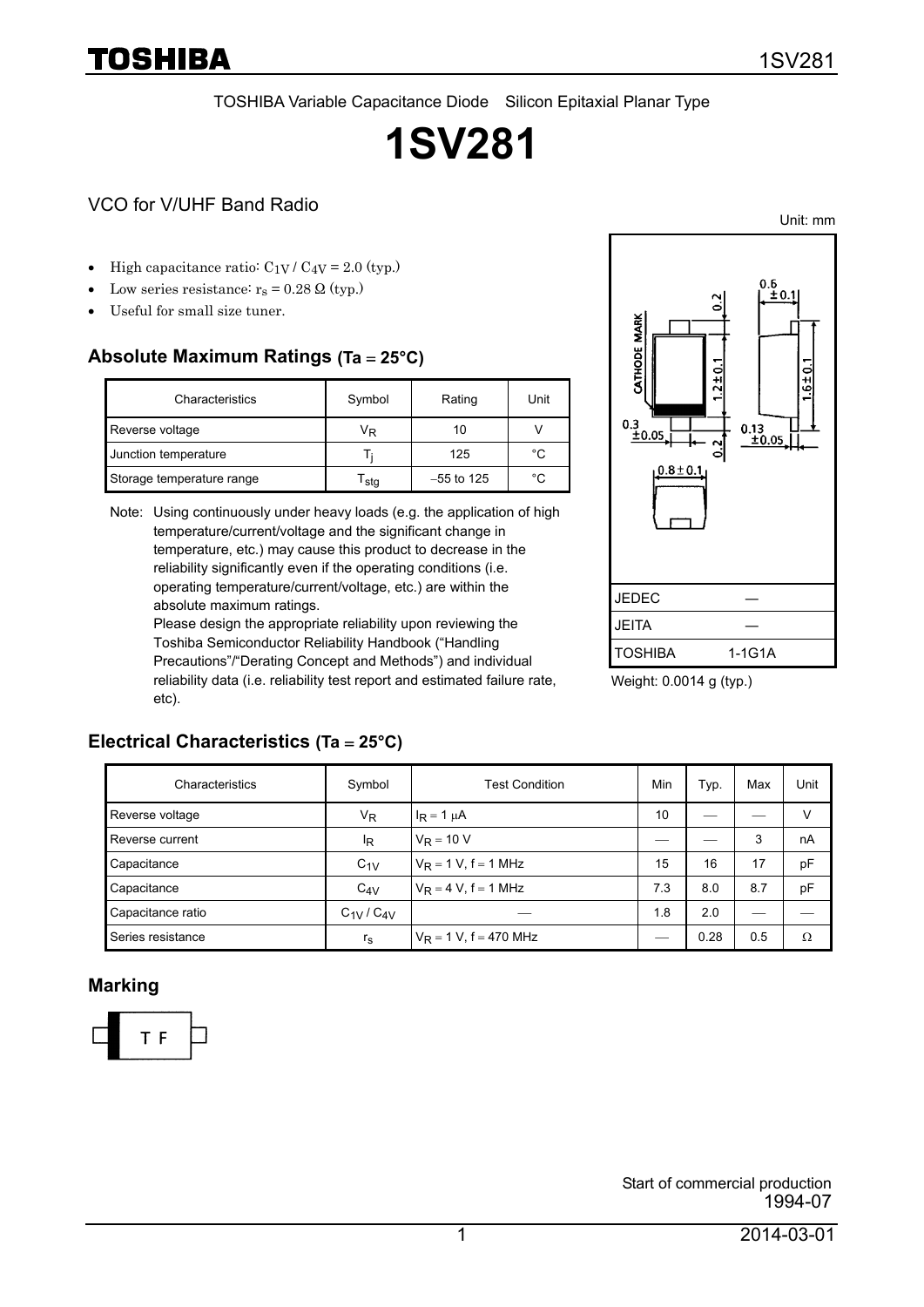## **TOSHIBA**



Note: 
$$
\delta_C = \frac{C (Ta) - C (25)}{C (25)} \times 100
$$
 (%)